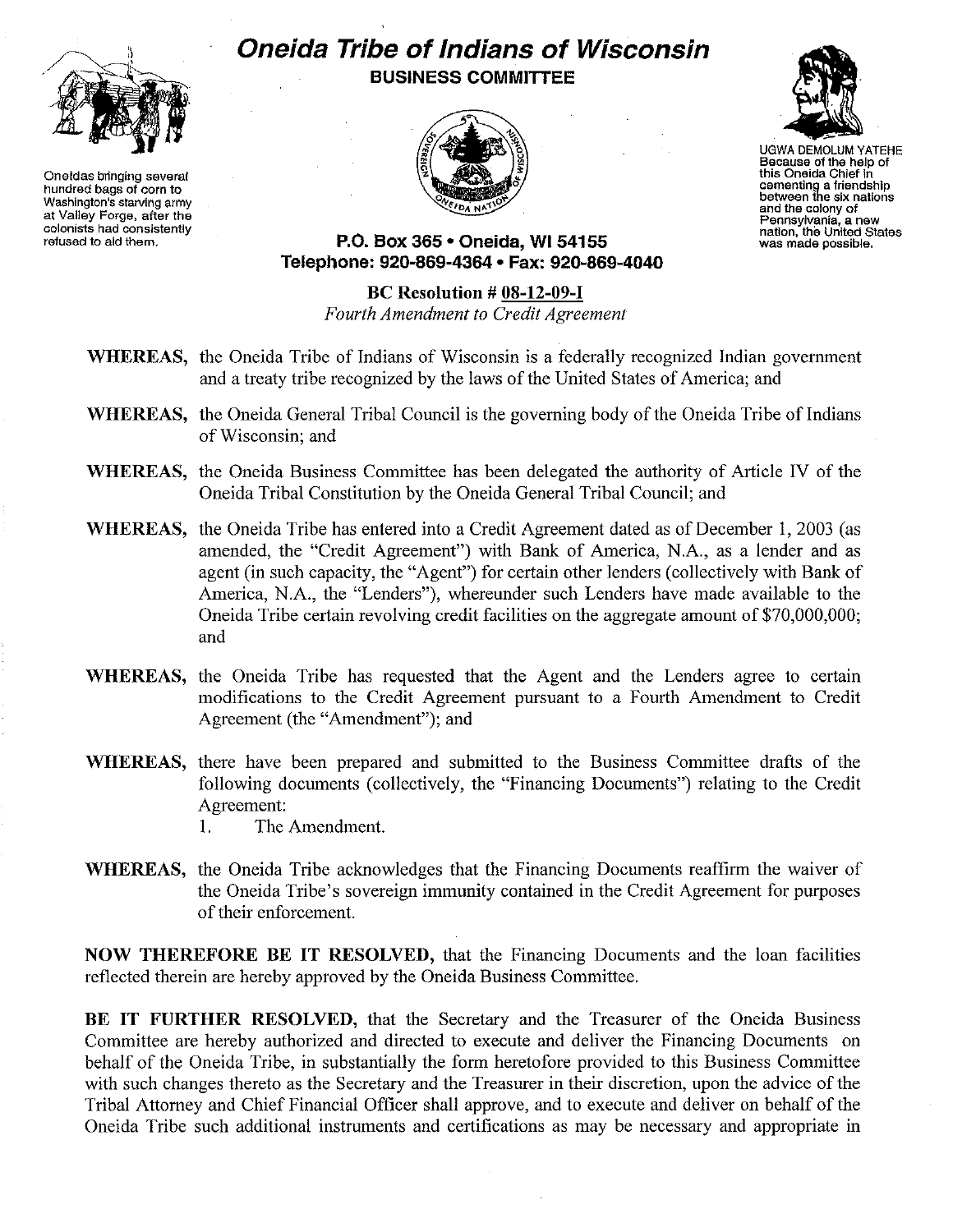order to implement this Resolution and to evidence or secure the Credit Agreement, as amended by the Financing Documents, the Secretary's and the Treasurer's execution and delivery of any document or additional instrument or certification being conclusive evidence of their approval thereof in accordance with this Resolution.

**BE IT FURTHER RESOLVED,** that the approvals and authorizations herein contained shall constitute sufficient approvals and authorizations for the borrowing, repayment and reborrowing, from time to time, of the amounts available to be borrowed, and requests for extensions of letters of credit, by the Oneida Tribe under the Financing Documents in the manner provided therein without further action of this Oneida Business Committee.

**BE IT FURTHER RESOLVED,** it is hereby acknowledged that each and every note, pledge agreement, collateral agreement, and other instrument made pursuant to the foregoing Resolutions is and will be made and given for the business purposes of the Oneida Tribe.

**BE IT FINALLY RESOLVED,** the Secretary of the Oneida Business Committee shall certify to the Lenders the names and signatures of the persons who presently are duly elected, qualified and acting as the officers authorized to act under the foregoing Resolutions, and the Secretary of the Oneida Business Committee shall from time to time hereafter, upon a change in the facts so certified, immediately certify to the Lenders the names and signatures of the persons then authorized to sign or to act, the Lenders shall be fully protected in relying on such certificates and on the obligation of the Secretary of the Oneida Business Committee immediately to certify to the Lenders any change in any fact certified, and the Lenders shall be indemnified and saved harmless by the Oneida Tribe from any and all claims, demands, expenses, costs and damages resulting from or growing out of honoring or relying on the signature or other authority (whether or not property used) or any officer whose name and signature was so certified, or refusing to honor any signatures or authority not so certified.

## **CERTIFICATION**

I, the undersigned, as Secretary of the Oneida Business Committee, hereby certify that the Oneida Business Committee is composed of 9 members of whom 5 members constitute a quorum. 7 members were present at a meeting duly called, noticed and held on the  $12<sup>th</sup>$  day of August 2009; that the foregoing resolution was duly adopted at such meeting by a vote of 5 members for; 0 members against; and 1 member not voting; and that said resolution has not been rescinded or amended in any way.

I further certify that the Oneida Business Committee has, and at the time of adoption of the foregoing Resolutions had, full power and lawful authority to adopt the foregoing resolutions and to confer the powers therein granted upon the officers designated, and that such officers have full power and authority to exercise the same.

I further certify that the officers whose names appear below have been duly elected to and now hold the offices in the Oneida Business Committee as set forth below until August, 2011, said date being the expiration date of the terms of said elected officers, and that the signature appearing opposite the name of each of such officers is authentic and official: